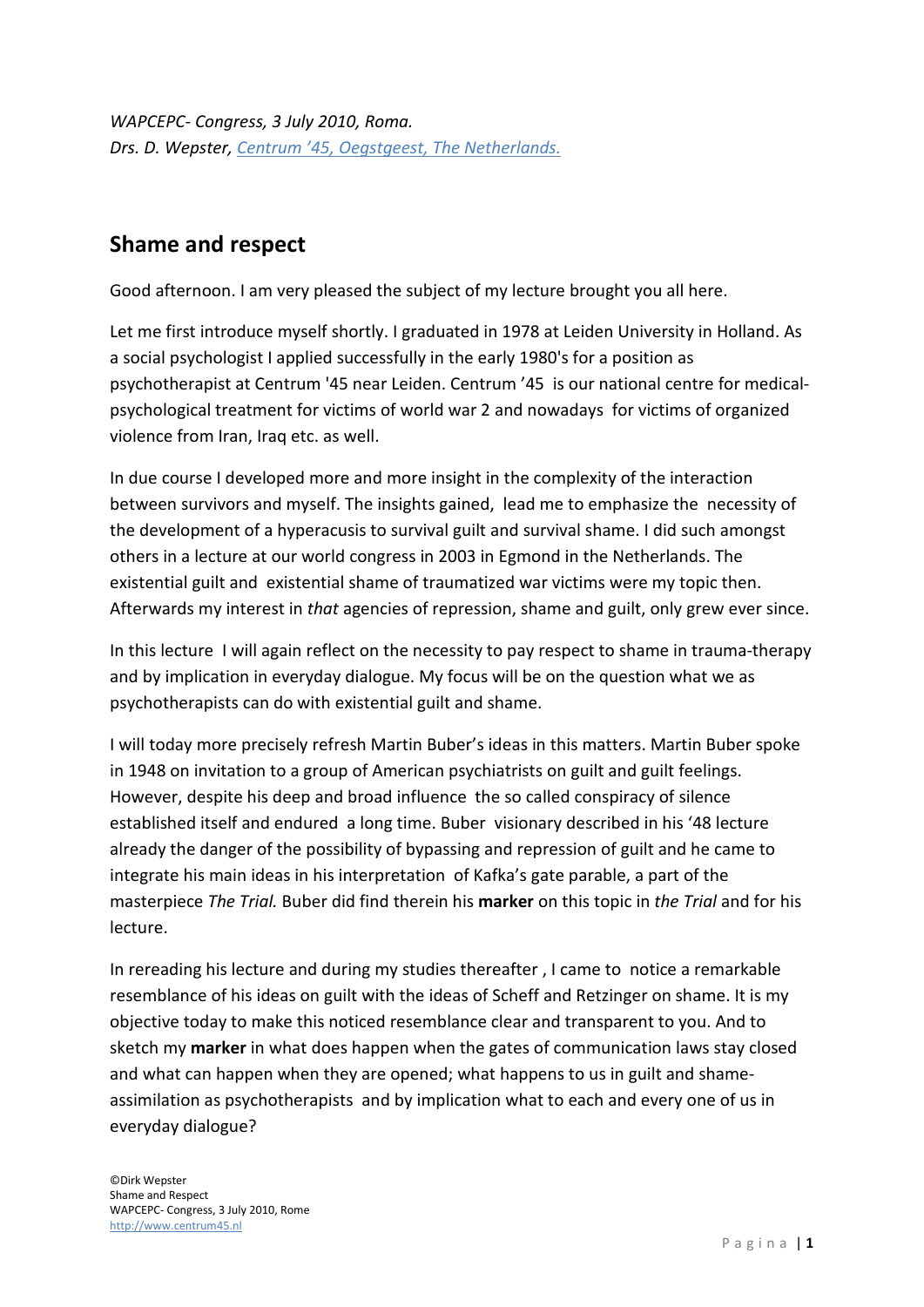The roadmap of my lecture will be as follows: After my introduction I will shortly pay attention to the question what guilt is and more extensively what existential guilt is. More extensively because so many war traumatized carry that heavy burden with them. I would like to present a short resume of Bubers ideas on guilt and existential guilt. In the last decade my attention shifted however more and more from survival guilt to the management problems with those often underlying feelings of shame. But could Bubers' precious idea of atonement in relation to guilt reparation though be worth full in relation to shame assimilation?

In vignettes I would like to show how my own wrestling with shame fit in 'Buber' and in the theory of conflict presented by Scheff and Retzinger and I will end in making explicit some general conclusions for our therapeutical work.

- Introduction
- Guilt Guilt and existential guilt in historical perspective.
- Buber on existential guilt and Buber on Kafka's gate parable
- Shame What is shame?
- Theory of conflict- Scheff and Retzinger
- Vignette 1 and Vignette 2
- Conclusions Relevance theory for the role as therapist

## *Guilt and existential guilt in historical perspective*

In our humanistic Judeo- Christian world guilt can be called the core affect. Freud came to find his *pars pro toto* of the human condition of guilt in the Oedipus complex. In 1913, almost a century ago, he was in Rome and not by accident. He was watching Michelangelo's statue of Moses in the San Pietro in Vincoli daily for three weeks in a row and wondered about that typifying ambiguity in the statue of Moses. Did Moses just kept his aggression back in, while he was holding the tablets of the laws in his hands when he saw the transgressions by his people or was he on the verge of acting out and crushing the tablet. Freud really was fascinated by the quest of the origins of civilization.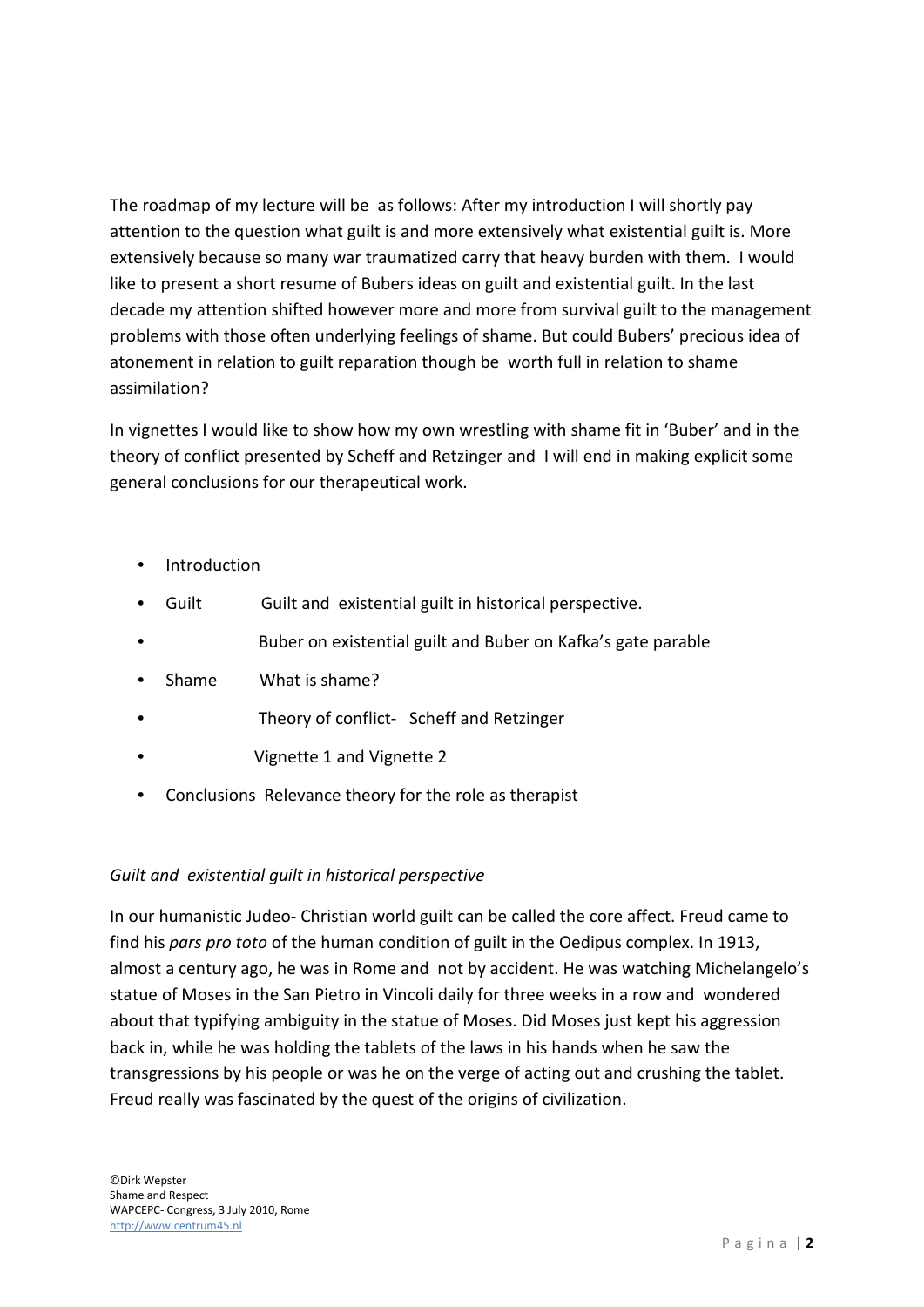Earlier in 1897 he had marked ( with Breuer) two agents of repression, shame and guilt. And if he had lived today, I am sure that he surely would warm heartedly have nodded in affirming Elias' findings on the civilizing process in Europe. Elias found in his magnum opus *the Civilization Process,* that society was built on two contractor movements: increasing use of shame as an internal control on the one hand, and increasing repression of shame on the other. However main stream culture was focused on guilt and Freud in my opinion for pragmatic reasons marked guilt, instead of shame, as the central negative affect of human life as for example in the *Civilization and its Discontents*.

After Freuds death and after the start of world war 2, the riddle of the why of the manifold transgressions of the 'divine' law- not to kill- and that always ever following guilt afterwards, was only growing. The quest of controlling aggression became urgent and just so the urge to deal with guilt.

After the events of World War 2 existentialism grew in popularity, you know of course. And so with time, with this philosophy the notion was promoted that choice meant guilt. Authentic life implicated, so was formulated in the offspring of existentialism in the humanistic psychology the will to be oneself, to get to self-fulfillment of one's potential and choose one's own life script. But also as a consequence of this choice, it did implicate guilt. That Oedipus-like unavoidable guilt, that was experienced as "anxious badness", as Yalom defined in his *Existential therapy* ( p.280). A definition in which I will follow his track hereafter.

Existence was not a pleasure full experience, unavoidable choice meant guilt; and so guilt was always there as well.

## *Buber on existential guilt*

Buber, the famous humanistic philosopher was in touch with his time and its guilt problems. He was therefore in 1948 invited to give a lecture for psychiatrists in America. In this lecture neurotic guilt was differentiated from existential guilt. He named guilt, as in the fore mentioned normal Freudian understanding, the central negative affect in classical (conflict/drive) theory and culturally the result of the famous Oedipus complex.

However. .. "Existential guilt occurs", Buber says, "when someone injures an order of the human world whose foundations he knows and recognizes as those of his own existence and of all common human existence." And it is precisely this experience of the injury of the order of natural existence I would like to focus on here today, because it's what I found of the utmost importance to war traumatized clients I worked with. I did experience that just most of my clients carry that heavy burden of their memory of this injury afterwards with them.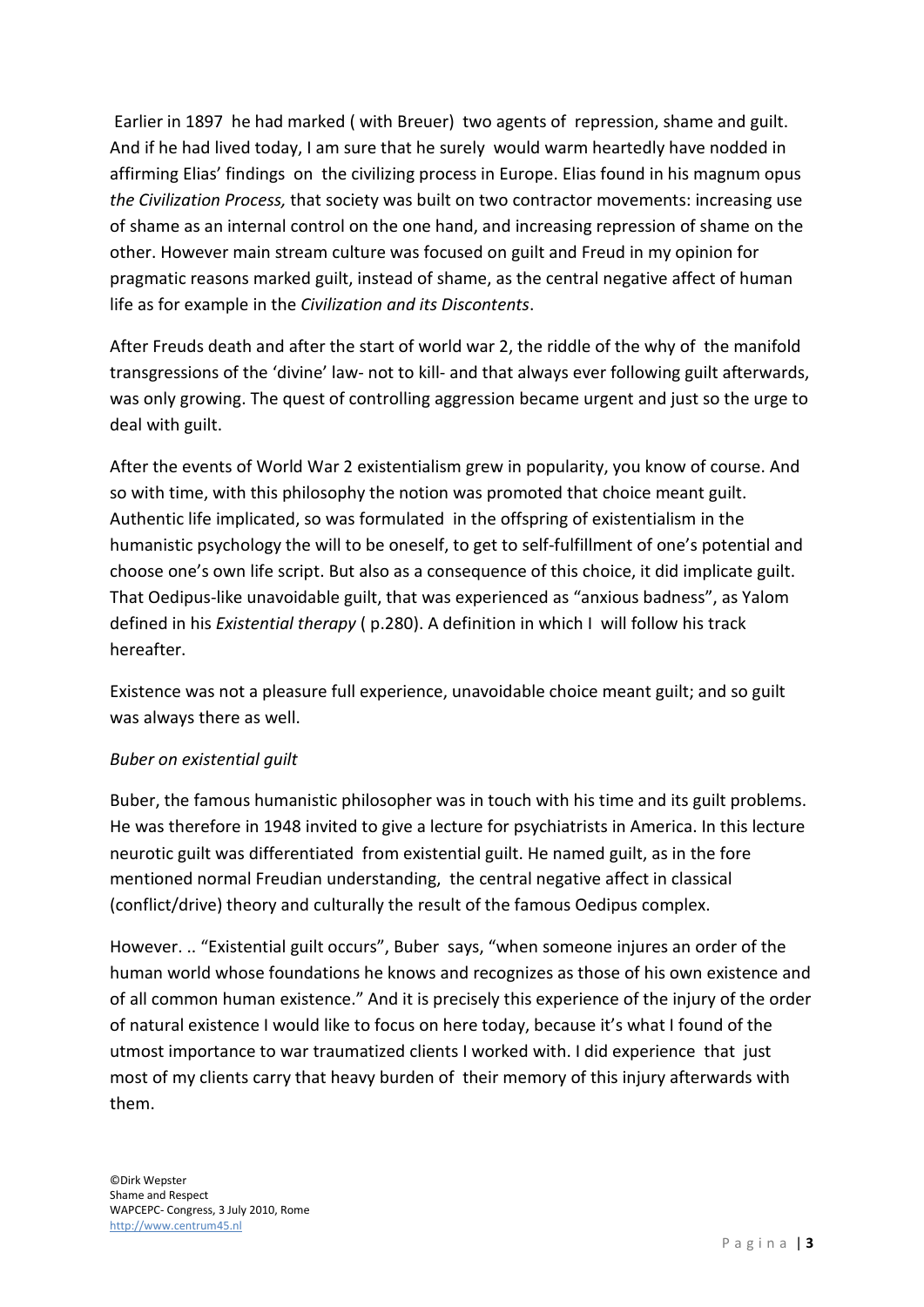Buber got aware of the implications of existential guilt himself when he did forsake when a desperate man came to visit him. He became aware, in retrospect, that he gave the right answers to the questions asked, but he also became aware that he had been preoccupied with himself and had not been present in the conversation. The man died afterwards. Buber was explicitly told about the man and his evaluation of the conversation. Although Buber of course did not have direct responsibility for the death of the man during a front fight in World War 1, he came to reflect that it might have made a difference when he had been fully present and had given way to the 'despair' that might be defined partially as 'no longer opposing one's own death'" , according to Friedman, his biographer. (p. 80).

Buber afterwards, I would like to stress, thought that it would have made a difference, had he not been absent in the conversation. The man could have died as well, but possibly not in desperate resignation, he seemed to say.

Buber clarified this importance further ever since. In his 1948 lecture I would like to recall today, he came to remark: "that when a therapist recognizes an existential guilt of his patient, he cannot-…- show him the way to the world, which the latter must rather seek and find as his own personal law. The doctor can only conduct him to the point from which he can glimpse his personal way or at least its beginning."

Buber outlined the general nature of this way, common to all great acts of conscience, and told about the nature of existential guilt and the nature of its way and he described this way in a threefold action: self- illumination, preservation of the illumination and active atonement in the act of reconciliation.

What did Buber mean by this natural way?

Buber came to read his *pars pro toto* in this context in Kafka's gate parable in *The Trial* . That marking metaphor of existence of guilt indeed.

I happened to find therein my *marker* for this lecture as well. How did Buber, and I in his track, got so involved in this metaphor, this parable?

## *Buber on Kafka*

Buber in my words condensed the essence of the *Trial and of his ideas* in his analysis in the lecture of 1948 this way: "" But I am not guilty, "answers K, main figure in *the Trial* and alter ego of Kafka, "'it's a misunderstanding. And, if it comes to that, how can any man be called guilty? We are all simple men here, one as much as the other." as Kafka wrote."

"One must listen closely", was the precise comment of Buber: "what is denied here is the ontic character of guilt, the depth of existential guilt beyond all mere violations of taboos. It is just this that Freud wished to deny when he took to relativize guilt feeling genetically."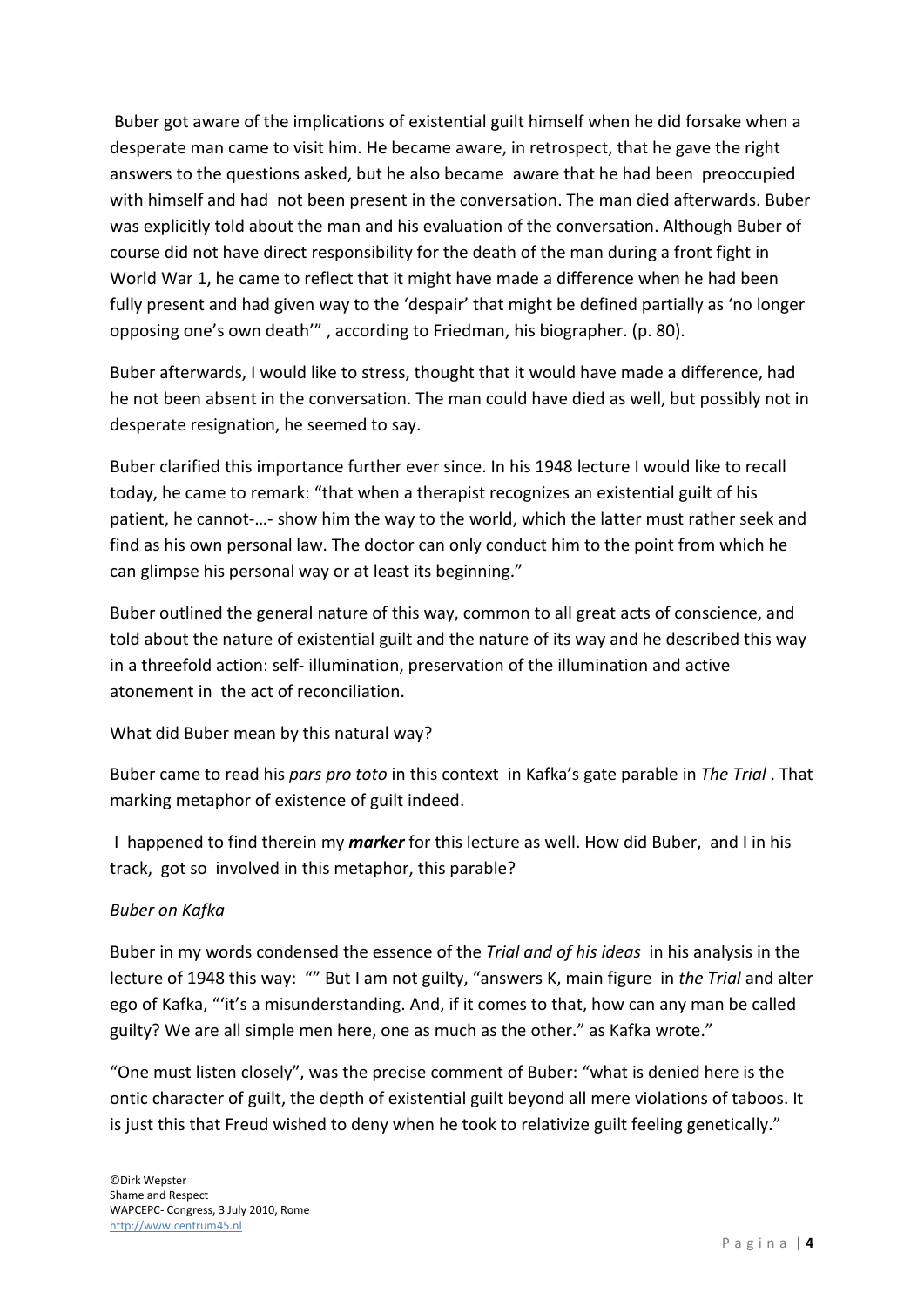And we see in contrast to Freud, it was *existential* guilt, that Buber was after. That *guilt after injury of the natural order*.

Kafka was quoted, to go on, in the lecture again: "And to Joseph K's reply the priest answers, "That is true," : "Indeed we are all men, and should not overestimate the difference between men. He continues, however, "But that's how all guilty men talk," which means: "He who is in question gets off by talking about the others, instead of occupying himself with himself."" And can we herein recognize easily avoiding moves of our clients in the starting periods of our contacts?

Now the priest asks, following Kafka in Bubers lecture : "What is the next step you propose to take in the matter?" "I'm going to seek more help," answers K. 'You cast about too much for outside help', he now hears."

And don't we recognize the moves of our clients, who desperately, and often against their own conviction, still do try to avoid taking real responsibility for their own behavior?

And to go further: " … when he still will not understand, the chaplain shrieks at him, "can't you see two steps in front of you?" He speaks like one who sees a man who still stands there before him as already fallen. What Kafka wants to say with these words, without directly saying it, is that the verdict, into which the proceedings ( of *the Trial*, DW) gradually pass over," now stands at hand, and the verdict itself already means death."

And don't we recognize ourselves as therapists in the chaplain's position, when we in despair over the insisting avoidance of our clients try to make a final confrontation?

And then in Buber's lecture … "as the last and the most extreme effort, the chaplain tells the man, for whose soul and destiny he wrestles, that remarkable *parable* of the *gatekeeper*" or as Buber called it the *doorkeeper* who stands, as one of countless men, 'before the Law,'. Before one of the countless gates, or as Buber called it doors, leading into the interior of the Law, and tells of the man who desires entrance here. This man is frightened by the difficulties that await him who dares entrance, according to the information imparted him by the doorkeeper. He now passes days and years, the entire remainder of his life, sitting sideways before this one out of innumerably doors, until shortly before his end the keeper discloses to him that this doorway was destined for him alone and now is going to be shut. Joseph K. listens to the parable and does not understand it: what could the man have done to manage to get in? The clergyman does not tell him." Kafka himself, as he records in his dairies,", and as Buber noted, " first understood the significance of the story when he read it aloud to his fiancée. On another occasion, Kafka himself more over clearly expressed the significance of the parable in an unforgettable passage in his notebooks: "Confession of guilt, unconditional confession of guilt, door springing open, it appears in the interior of the house of the world whose turbid reflection lay behind walls." The confession is the door springing open. It is true " breakthrough,", so Kafka says.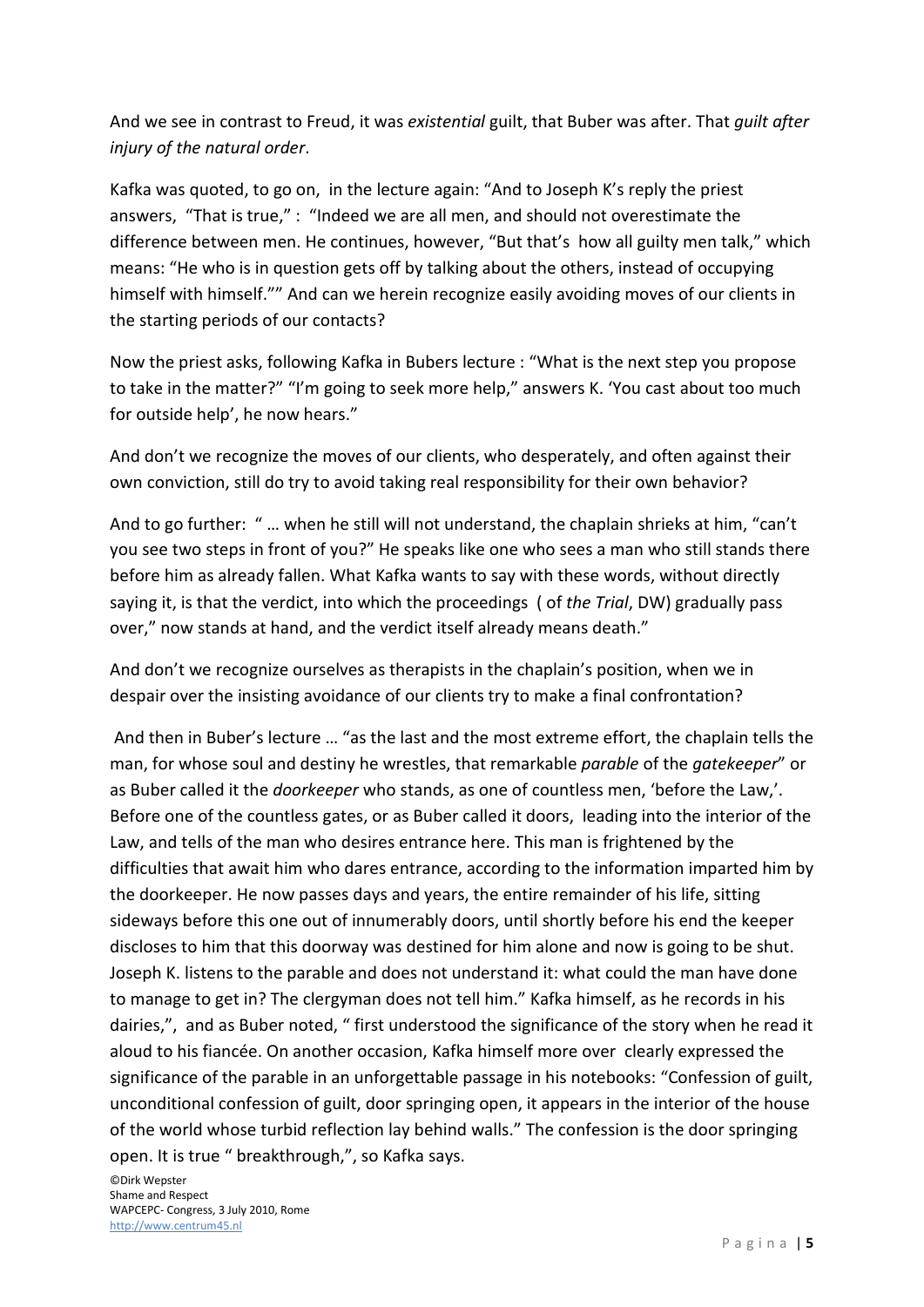The therapist has work to do in the facilitation of this losing of innocence, with self confession of guilt. And after that in the preservation of the guilt in the self identification. We can help them to contain this. The final step towards reconciliation at last, Buber says in my opinion, can only be healing when it is worked out by oneself in authenticity. So far Buber and his threefold action of guilt assimilation.

What rests as enigmatic to me about Kafka in this context is that he concludes his masterpiece *The Trial* with those unforgettable but mysterious words: "…it was as if shame would survive him." So mind you, I would like to remark, what Kafka says here, is that shame in the end will stay; shame might even endure where death ends the existence of guilt. And isn't that enigmatic indeed?

## *Shame*

One more good reason for me to go on with shame now.

What is shame exactly? A short poem to begin with to give you an impression of the context of my work:

I face you in shame I belong to the night I let you die I stayed behind

In shame I face the trees crouching down on the hills which have heard your last cries

from M. Sjenker in Written with blood, not with ink, songs from ghetto's and concentration camps, choice and transcription *Chanah Milner*, Bert Bakker/ Daamen n.v., Den Haag, 1966. Translation by FC.

## *Definition*

After events, as you might have seen in the poem, shame glues itself into existence and stays there after survival, inseparable. An unavoidable appearance of shame for the witness since then. A further exploration of what shame and existential shame contains, should thus be fruitful here.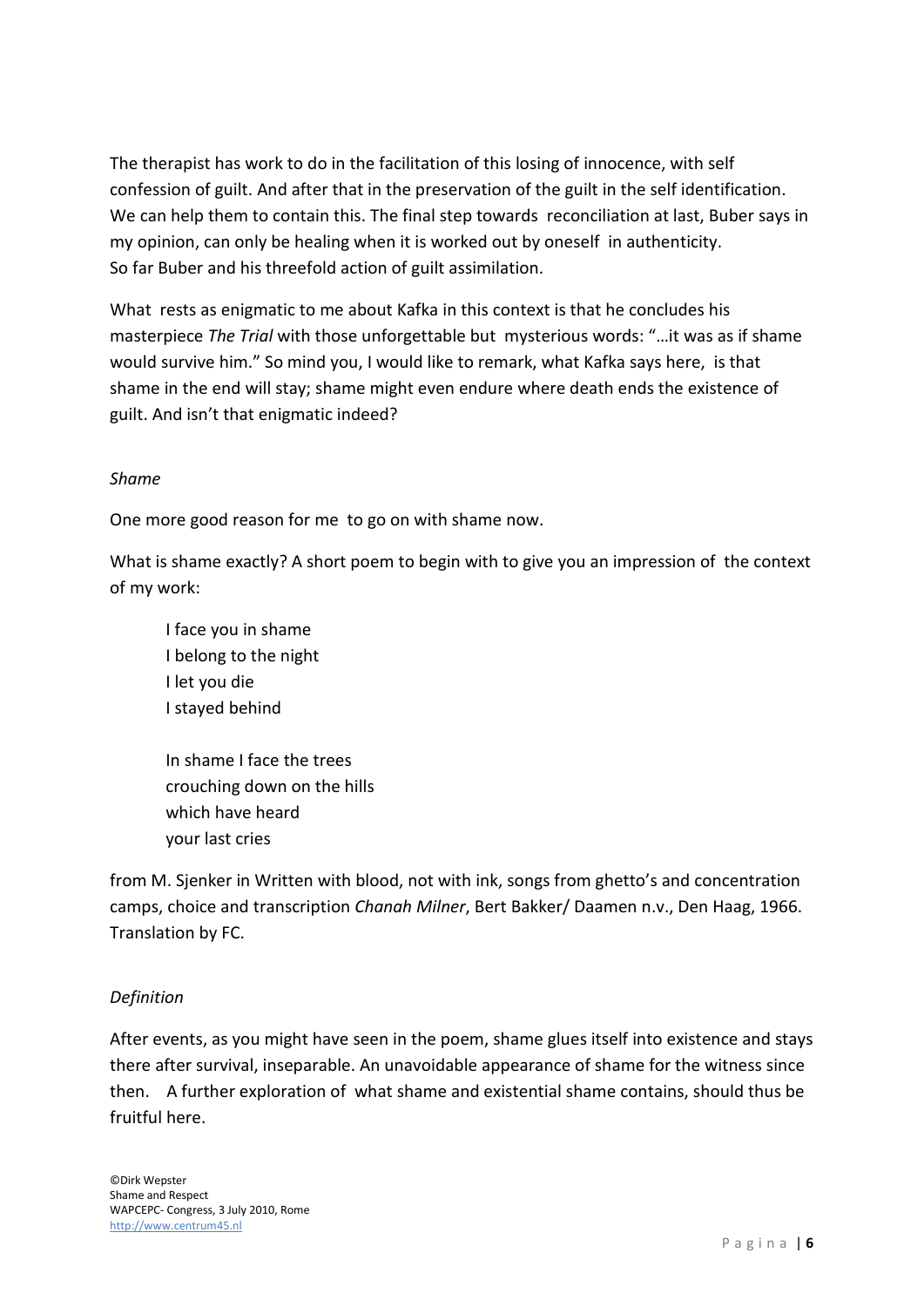Thomas Scheff , a sociologist and Suzanne Retzinger, his coworker, a psychotherapist ( 2000), described 'shame as the bond affect' and later even as "the master emotion of everyday life." In their conceptualization shame is the "signal of trouble in the relationship." Scheff, in my eyes *the* advocate of shame, came in a review of the history of the concept to rehabilitate the now almost forgotten symbolic interactionist Goffman, who said that embarrassment ( that famous synonym of shame) "… arises out of slights ( in signs of contempt, humiliation etc.), real, anticipated, or just imagined, NO MATTER HOW TRIVIAL THEY MIGHT APPEAR TO THE OUTSIDE OBSERVER." Everyone is extremely sensitive to the exact nuance of deference they receive. And this is Goffman's key contribution to emotion knowledge, as Scheff remarked. And I say he is right indeed. A Dutch sociologist Goudsblom calls shame social pain. So one can say globally that shame appears as a handsome tool in social life.

But how does it function exactly I did wonder? It helps us to keep straight. Scheff calls shame therefore our moral gyroscope. What did he mean by this? A **gyroscope** is a device for measuring or maintaining orientation in all directions. For example gyroscopes are used to keep compasses of a ship or airplane at level. In human affairs it takes care of precise orientation on rightfulness and guarding the equality and right distance in human relations. If equality is not in its exact nuance of deference communicated, or if borders of intimacy are crossed, our gyroscope signals shame and trouble.

Visually, verbally or paralinguistically, every bit of communication is precisely valued and integrated, as I came to remark in the empire of trauma. My clients have developed a hypersensitivity in registrating signs of inequality. Shame can and does therefore play a significant role in every phase of the acquisition, manifestation, and treatment of PTSD and it is just because of this ever reappearing pervasive experience of unworthiness, of doubting one's place in the world or right to exist, that I'm talking today. Why? Because it appears so typical for the experience of traumatized clients of mine. I would precisely therefore like to affirm

Joseph Berke's words on shame, who said: "Shame is a tormenting sense of inferiority and sinfulness. It signals a loss of face and a state of disgrace. It reveals social inadequacy and moral degeneracy. It reveals in worthlessness, whether in light of oneself, or others. Shame appears when goodness disappears".

Nietzsche, an existentialist avant la lettre, was to go on, preoccupied with shame and morality. He was at war against shame, and did put it this way:

" *Whom do you call evil?‐* Him who always wants to shame.

*What is for you the most human thing?*‐ To spare somebody shame.

*What is the seal for freedom attained?‐* Not being ashamed anymore in front of oneself. "

( Nietzsche, 1882, p.177). – quoted in Wurmsers *Nietzsche's war against shame* p. 185‐186.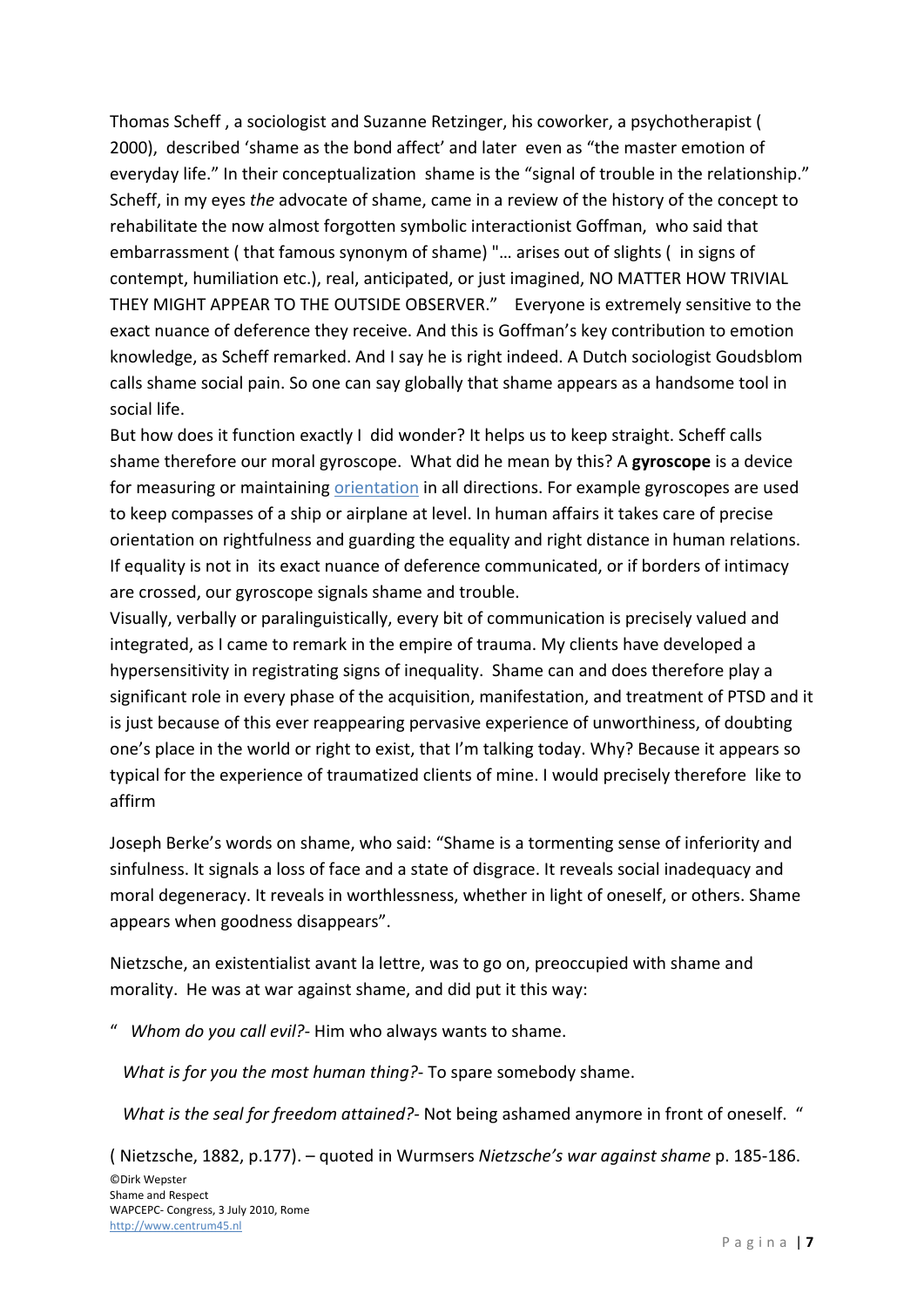I would like to evoke, you might have guessed already, interest today in this Nietzschian war against shame. But freedom yes, freedom and not being ashamed of oneself, my clients and you could oppose, is not so easily attained in life. I say you are right.

What we have seen so far in the empire of trauma, to make a review, was the early interest in the working through of guilt by Freud and Buber. Then I did make clear how shame got in the picture of existentialism and the empire of trauma. Conflicts of both guilt and shame seem to play such a prominent role therein.

I would like to present to you now the conflict model of Scheff en Retzinger, for its shear genius and its simplicity in finding a necessary answer to my conflict solving in these matters of guilt and shame, of its assimilation.

*Shame and the Conflictmodel of Scheff en Retzinger*

Scheff in shame in self and society , [www.soc.ucsb.edu/faculty/scheff/3.html](http://www.soc.ucsb.edu/faculty/scheff/3.html)



Explanation of the model: You can see a message from a to b is given in different manners. When there is a good response etc. When there is no response in one manner or another the bond is threatened and there is shame.. And there in the model is the crux, the gate of shame as I would call it. When one goes through and affirms, acknowledge and respect the shame feeling, there follows readjustment and a constructive use of the conflict can lead to reconnection etc. But if there is no sign of accepting the felt shame by B, B gets angry, shows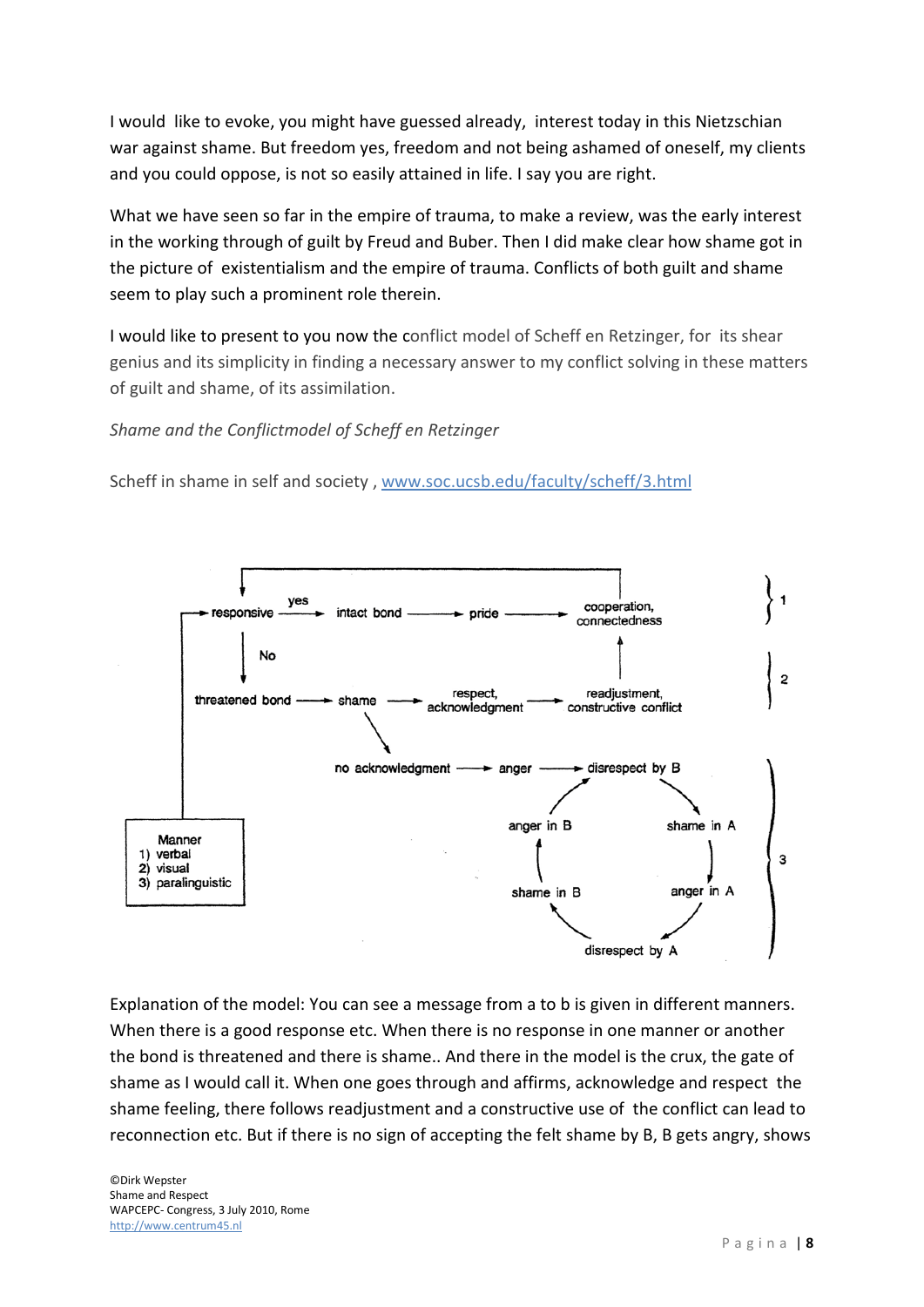disrespect and shame is evoked in A, A gets angry, shows disrespect and B feels shame, B gets angry shows disrespect and the feeling trap, the circular process is accelerated. Typical for marital quarrels , as Retzinger in following Helen Block Lewis, proved. Who is afraid of Virginia Woolf? You might have seen the play with the actors Richard Burton and Elisabeth Taylor.

Shame is so central, Retzinger said ( 1995). But how can we recognize shame, you might ask? We integrate as said before all these signals immediately, in a flash, in just one moment, really amazingly and incredibly fast, all together with our gyroscope. In two vignettes I should now be able to make clear how all this worked through in my work as psychotherapist. What were my problems in finding the right answers to guilt and shame in my therapies and how they do fit into Retzingers model?



My first vignette tells you about a half Jewish girl, born in 1940. At the age of four she had been present, when her father was taken away by the Germans. Images of this event and then felt shame were easily touchable. Years after the war, after hopeful waiting and longing for reunion, father was reported to be missing. And many more years after, finally, an eyewitness of the death marches from Auschwitz told her mother that father kept walking until he was shot just dead when he tried to help a comrade, who fell down on the ground. Under the cruel and sad circumstances a consoling thought. But mother was definitely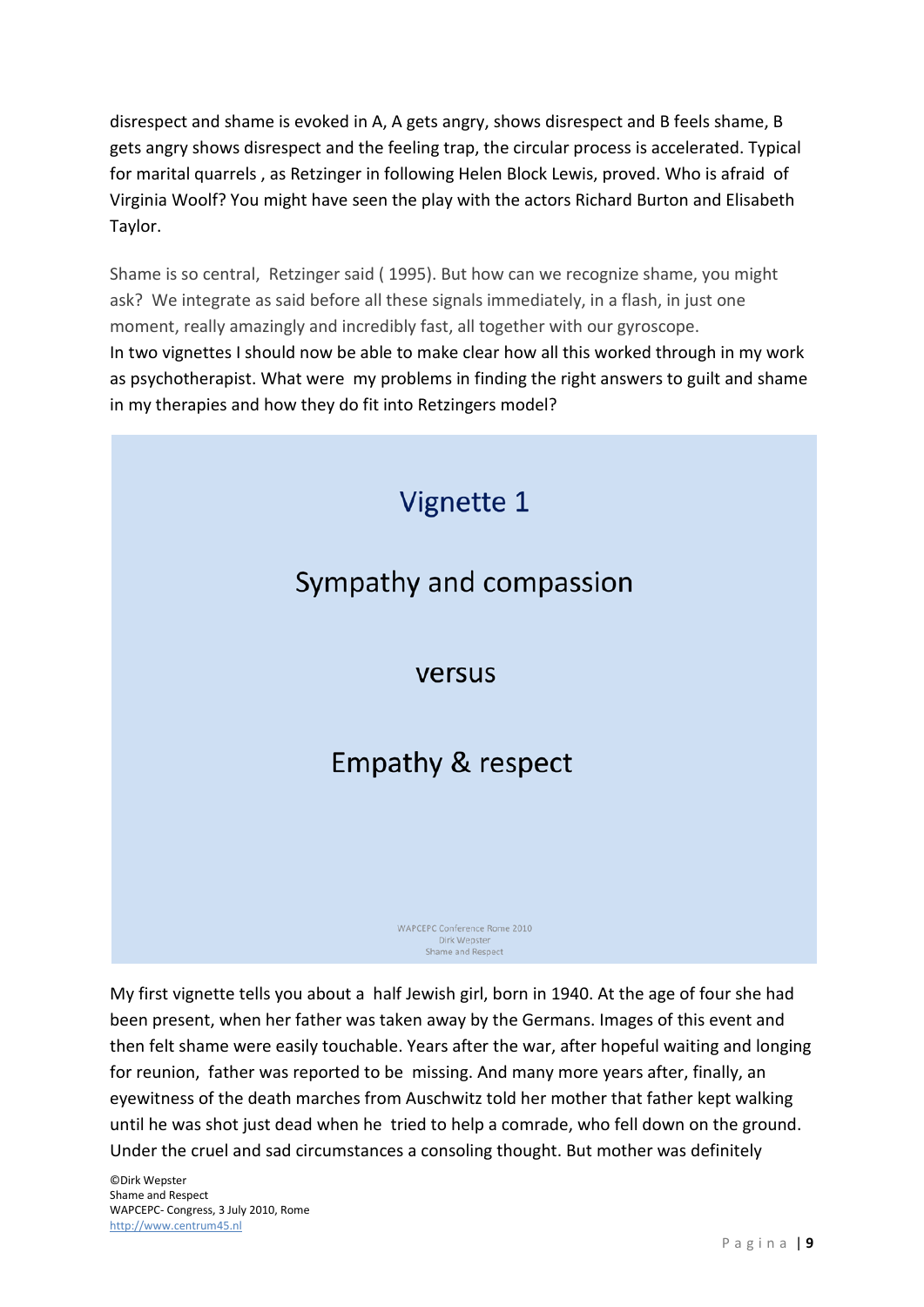widow without hope of return of her husband and my client got forced to the reality that she was half an orphan. A fact that she, by the way, only accepted many more years after. A neighbor already did had taken pity of the poor mother and her little daughter right after father was taken away. Since then and until long after the war there gradually grew a kind of extended family, of which surely the neighbor's wife was a part.

My client told me that when she was five/ six years old, she literally was pushed into the water by that woman, when she stood near the swimming pool and was trembling from fear during swimming lessons and was hesitating to go into the water. When she was telling me the story she reexperienced her then felt fear of drowning intensely. She stipulated firmly that it would have been better when she had died then in that black water. Because, she continued, after that she only had been heading for disaster and became a burden to everyone afterwards, including me too now, her therapist. Not a positive self regard for sure.

I gave her a fright in a session when I asked her where she exactly was hit by that neighbor woman at the swimming pool. She knew it right away, at her right shoulder. The eyes of the neighbor woman, so full of hate, were immediately back on her retina again, she sighed and repeated her saying, that it would have been better that she had died then.

I felt compassion for her when she told me her experience and rather on impulse I made out of sympathy a counterstatement that she had in my eyes a fundamental right of existence. To my surprise she only could react to my sympathetic gestures in anxiety and by forcefully restating her unworthiness. My sympathic gestures were rejected. She even seemed to get more or less retraumatized by my sympathy.

Now much later I can see that I blocked the shame gate in that sense of Retzinger. And in doing so, I came to see, my client came to live further with anxiety and in fragments. Mostly in panic she had learned, I came to comprehend, to improvise in cases of overwhelming anxiety and had been used to a living accordingly to the expectations of her kweller and every other, more generally, who gave a sign of a certain expectation about her behavior.

My therapeutic interventions did only become productive after my realization that she was reliving her experience, for example the mortification after having been locked up in the wardrobe as happened so many times in the years after '44. A circular process, which in the end she came to induce by herself. I came to understand that she was trying to keep her self together that way. Had I realized earlier what my sympathy caused, I would have shown more respect to her resistance. I did not show empathy and lost myself and her in sympathy. We did not find the right gate of shame acknowledgement easily and consequently quarreled a lot.

A few weeks ago I heard so from her psychiatrist, whom she still visits for medication support, that by herself she remembered that she and I in the beginning of our contact made each other angry during quite a lot of time. And now we are so close, she said in relief. We finally did find the right gate of shame acknowledgement after my realization that my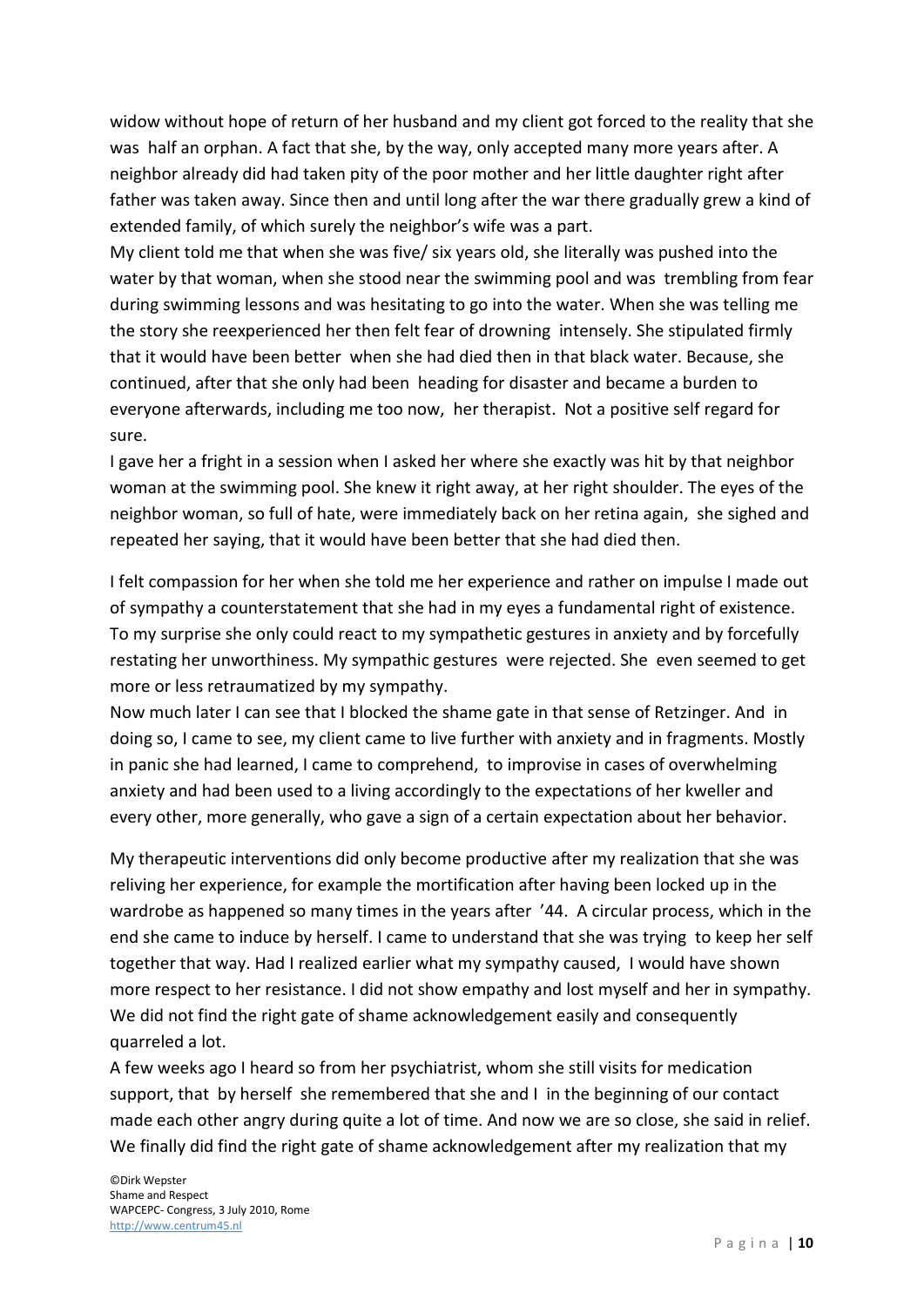sympathy had been killing to her. After that moment I could reframe her felt history in more emphatically fresh words. She felt relieved that I finally understood her long wrestling with her history of shame about herself. So after I paid respect to her felt meaning about herself, we could talk a lot about the kernel meaning of the swimming pool event. Therapy really brought her, looking back now, more self esteem.

To elaborate further on this relation and the difference between empathy and the sympathic disease of my countertransference and to illustrate once more the complexity of psychotherapy. I will like to tell you now the following story of a client, I treated in early 1980's. Take a breath please if you will.

It is about a half Jewish child survivor. His father and mother were resistance fighters during World War II until they were arrested in 1943. His Jewish mother lived for years in Auschwitz. His father stayed for more than a year in Vught, the only concentration camp in the Netherlands. My client got into hiding. He came to remark, in the beginnings of our talks, in contempt, that he was troubled with shame and anger about the thought that his grandparents had without any resistance been transported to the gas-chambers. This degrading and attacking way of reacting towards his grandparents, also came my way during therapy. He came into conflict with a court. A great fury came over him. He wanted that I would inform the court about his case. I wanted to stay neutral in this particular situation. He reacted furiously when he noticed this and called me "a coward and worse than the Germans. All we reached, you put it on the edge", he said. He walked away, smashed the door and there was silence for a long period of time. My anger and countertransference arose immediately, I can tell you. I thought I can't handle this, this is blackmail. I cannot stand this. All is well, but I don't let him insult me in such a way . It went well in the psychotherapy but I won't take this insult.

Intervision and colleagues helped me in a most empathically way to work through my counter transference and helped me to get away from my antipathy and to find a way to recognition of his feeling of humiliation, of his shame. After a necessary period of cooling down I invited my client in a letter. In neutral words I asked him to come to my office to speak about a possible follow up of the psychotherapy. And this was sufficient to restore the contact. When he came in my office he said in an emotional way: "by myself I would not have come back". I may mark now, long afterwards, that we found the gate of shameacknowledgement together. It was essential.

And to my surprise he then shared with me his deeper hidden own feelings of shame and he told me that he was the only child who had been able to get away. After the war my client did a research and discovered that all the hidden children who had been betrayed during the arrest of his parents had been transported and were killed. He had felt a deep shame about his own survival since then. He had been living on and had been reliving this experience for years in loneliness. Why did he survive the war and not the others? Why didn't he do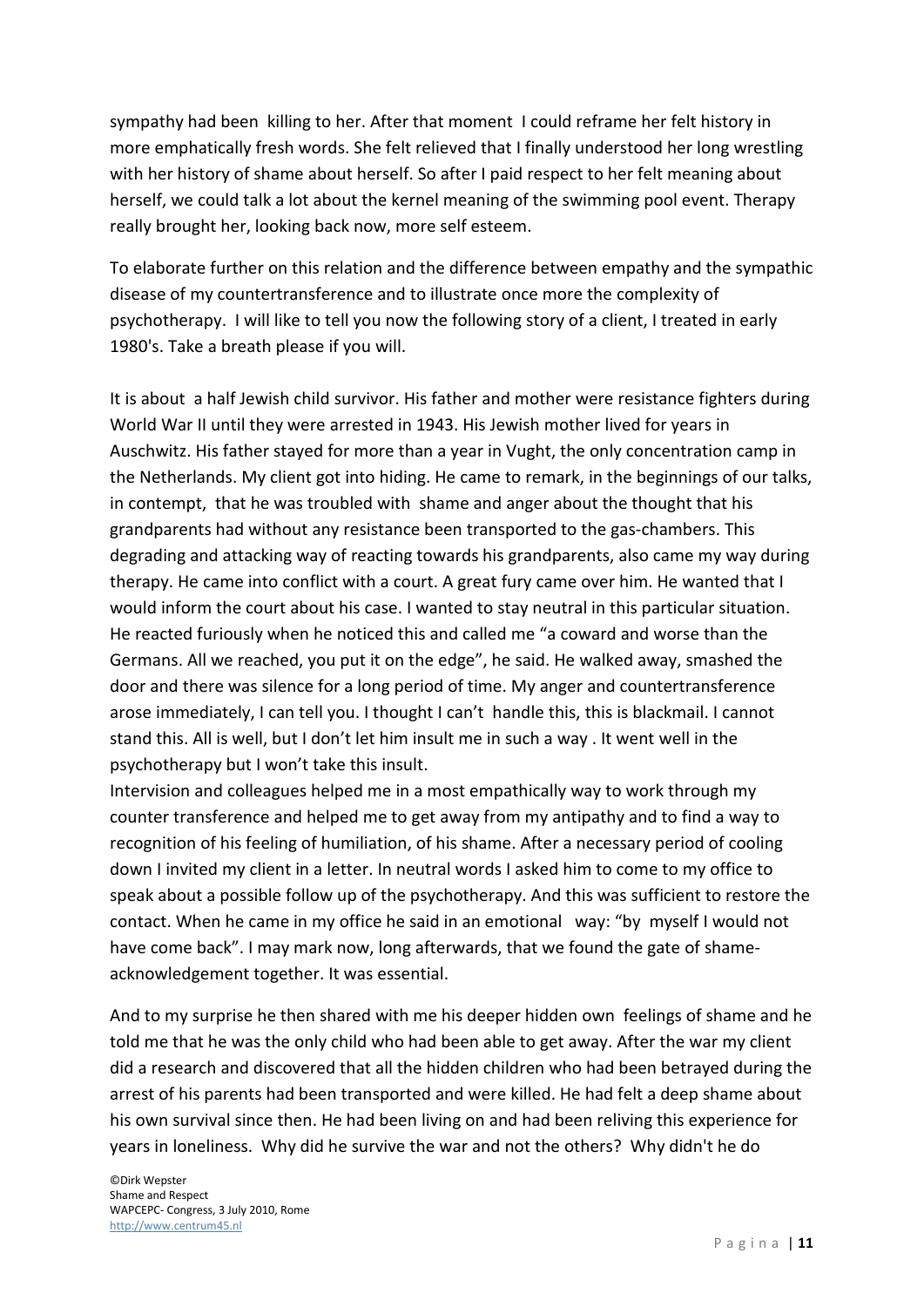anything to prevent the betrayal of the other children? And why didn't he protested when his father was mistreated before his own eyes? Although of course this repeating and tormenting questioning was done in fantasy. But it sure was there. These shameful questions kept him busy until today, I got aware. He was flabbergasted during the arrest and had been paralyzed. He had been in shame about himself and felt guilty towards the children and his father. He was only 8 years old then. But his feelings stayed with him during his lifetime.

I finally began to comprehend that his shame and anger were fixed to that very traumatic concrete event of the arrest. I had been overlooking this and kept him in the isolation in which he was for years. Working through my own shame and anger in my countertransference, his shameful feelings, which were connected to war events, became available to our dialogue.

After this phase of working through his shame- sufferings, and mine as well, we could talk more easily. He asked me for literature and grew interested in our profession. And in the years thereafter, really out of himself, there was growing that idea of writing a book about himself and his going through life. It became a real testimony and he gave me credit in the book for my way of paying respect to his shame. A way of rehabilitation of himself and a fight for integrity and growing self-esteem was the result. He had overcome his shame and did find his reconnection with the world. The comments on his book were happily more than good enough. He, as I came to realize, did give his own direction to his search for meaning and I was astonished how far prepared he was to reflect on his past with so many shamerage events. I dare say that he got insight in his core-vulnerability and his developed narcissism.

By mutual recognition we have learned to respect each other. We did laugh more, he cried a bit more and grew sadder and wiser.

I realized in retrospect that his writing a book had been his unique way towards self illumination, preservation and finally in the end reconciliation, which made possible a reconnecting of himself with the world. He on his own went trough the next gate in the sense that Buber sketched in Kafka's parable. Without my guidance or directivity! He really repaired his self esteem his own way. He made in his book his statement to the future and could hold his head high going through the gate of shame now, with impressive dignity and more in contact with the world..

### *Conclusions: Relevance model for therapist.*

What is relevant here for us psychotherapists, I would like to start my conclusions, are those chances we get. Chances in psychotherapy as well as for everyday communication, I would like to conclude. They lay around that gateway of shame as you saw in Retzingers' model.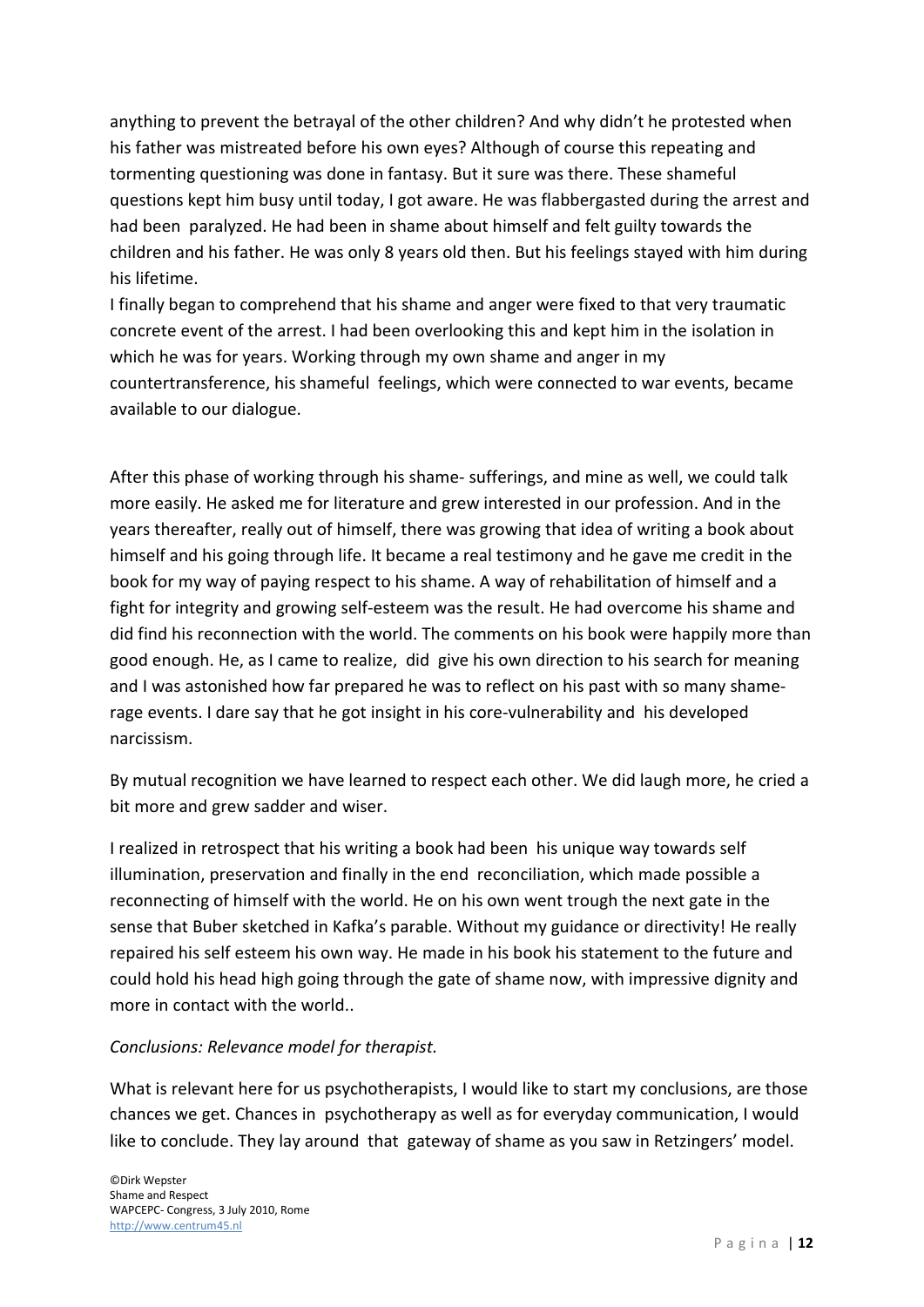There and then one has a chance. It is acknowledgement of the feeling of shame that makes possible constructive use of a conflict. When one doesn't take that chance and gets overwhelmed with sympathy, one can miss that unique opportunity to get along. And one really can get very easy into endless and sometimes very destructive patterns of shame-rage loops ( as I sketched in vignette 1). We have seen that all too often. It was for me such a relief to find my **eureka** in my therapies in both cases I described and find it so incredibly illuminating after Retzinger, to know now that for change there needs to be a *mutual* respect and recognition for the feelings of shame. Both partakers in dialogue have to acknowledge their own and the others feelings of shame. Only then, both have that chance of getting through the gate of shame in the right direction. Otherwise there lights up so easily shame- rage.

What else in general could be said about the relevance of these vignettes and the conflict model of Retzinger for shame treatment in psychotherapy? Can atonement and reconciliation in shame affairs be as valuable as in Buberian working through of guilt, I did ask in the beginning? I like to think so.



©Dirk Wepster Shame and Respect WAPCEPC- Congress, 3 July 2010, Rome [http://www.centrum45.nl](http://www.centrum45.nl/) The last therapy in vignette 2 did made me more precisely realize the necessity to be aware of that last step in Buberian way, that of reconciliation. In our profession we first have to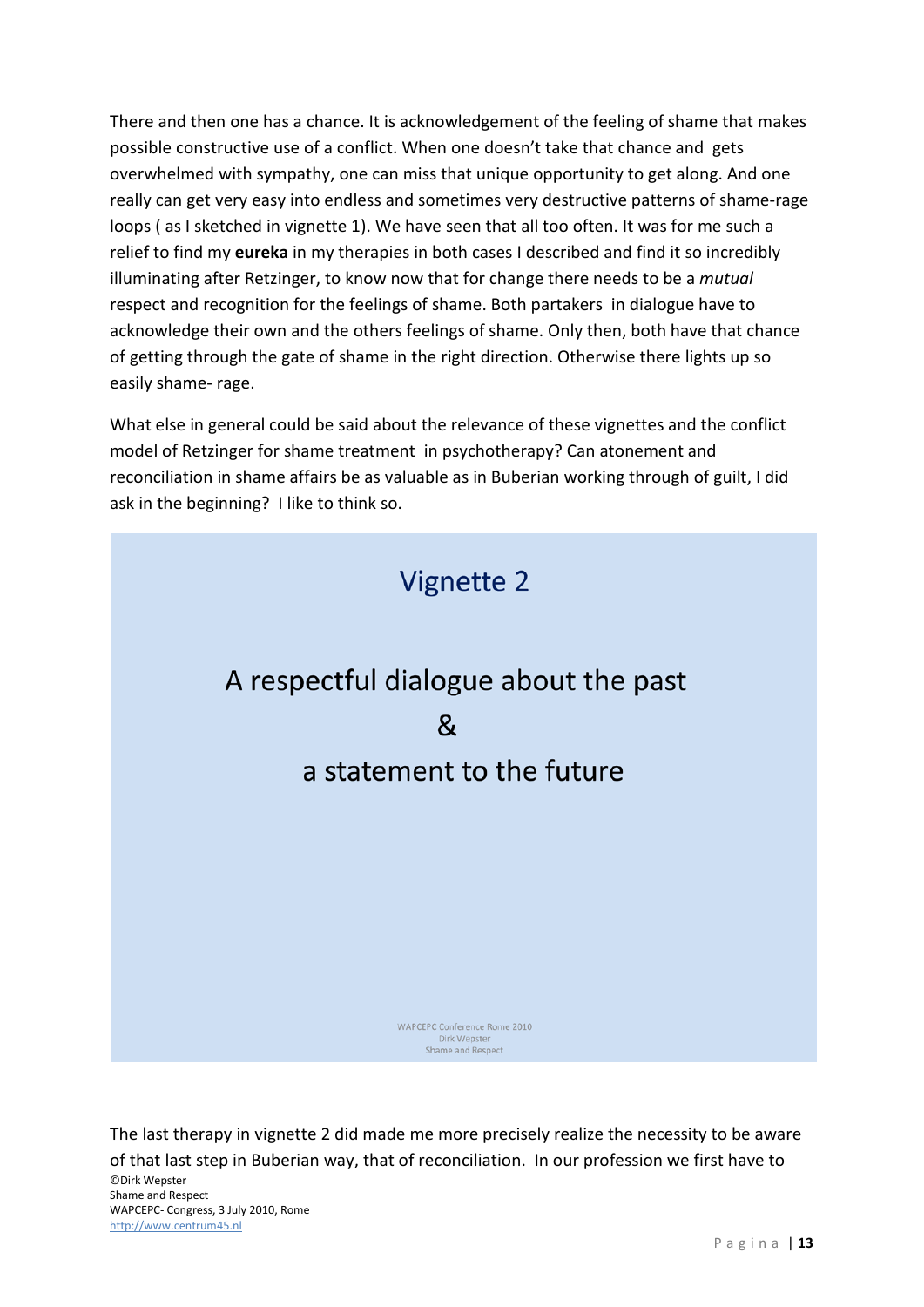attest to this acknowledgement of shame as an condition sine qua non; and then help people next to endure the process in which the emotion normalizes itself. We can help them to preserve this in self awareness and - identity.

But the essential step with which people really construct or reconstruct their rightful and worthy place in human life in Buberian sense , I would say, can't and must never in principal be directed. No illusions about this anymore. My client in vignette 2 did it his way. For whether one feels worth living, worth of connecting one's self with the world, is in principal one's own unique private affair. How is one's own unique choice. One eventually has to choose **if and when** to get through gates- by one self. And only with this line of thought in mind one can attain real value in dialogue. That's what Buber said, that 's what Kafka came to realize. That is what I said. It was learning in freedom, as Rogers would have said.

It took a working life to recognize the worth of shame. Shame about my self as well as the shame of my clients. I have tried today to communicate, as you noticed, the necessity of mutually acknowledging existential shame.

Thank you for listening to this cry for recognition of shame.

*Contact:*

[Dirk Wepster](mailto:d.wepster@centrum45.nl) [Stichting Centrum '45 Oegstgeest, Netherlands](http://www.centrum45.nl/)